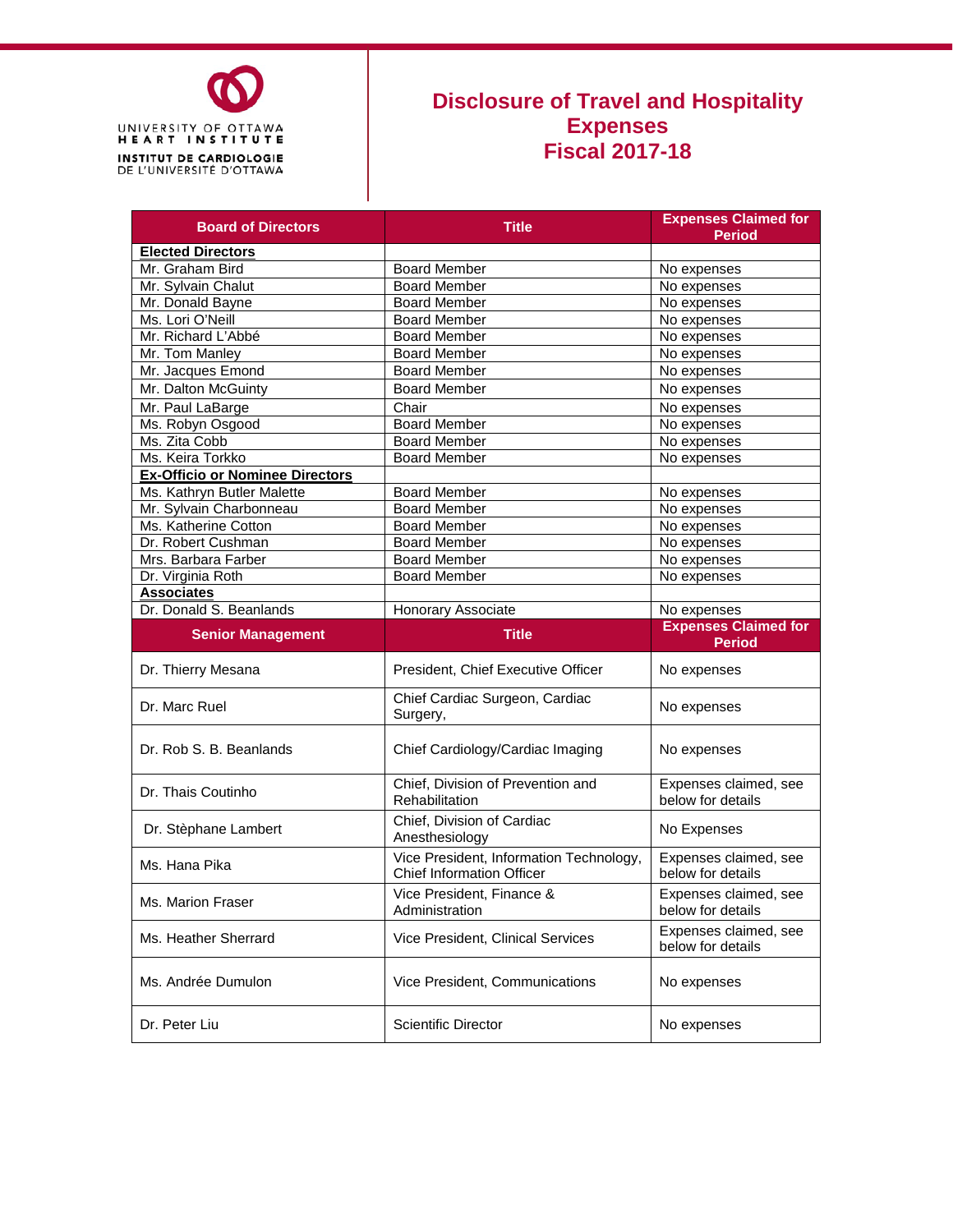

| Name              | <b>Title</b>                             | For the Quarter                               |
|-------------------|------------------------------------------|-----------------------------------------------|
| Ms. Marion Fraser | Vice President, Finance & Administration | Fourth Quarter (January 1 – March 31)<br>2018 |

| <b>Travel Expenses</b>                              |                                                               |                  |                 |               |          |             |               |                   |
|-----------------------------------------------------|---------------------------------------------------------------|------------------|-----------------|---------------|----------|-------------|---------------|-------------------|
| <b>Trip Details</b>                                 |                                                               | <b>Breakdown</b> |                 |               |          |             |               |                   |
|                                                     |                                                               | Airfare/Train    | Transportation* | Accommodation | Meals    | Incidentals | Parking/Tolls | <b>Total/Trip</b> |
| Purpose<br>Food for staff<br>during power<br>outage | Date(s)<br>January 12, 2018<br>Destination<br>Ottawa, Ontario |                  | \$              |               | \$523.47 | ה.          | ጥ             | \$                |
|                                                     | <b>Total Travel Expenses</b>                                  |                  |                 |               | \$523.47 |             |               | \$523.47          |

| <b>Other Expenses</b>       |    |  |  |  |
|-----------------------------|----|--|--|--|
| Please Describe:            | \$ |  |  |  |
| <b>Total Other Expenses</b> |    |  |  |  |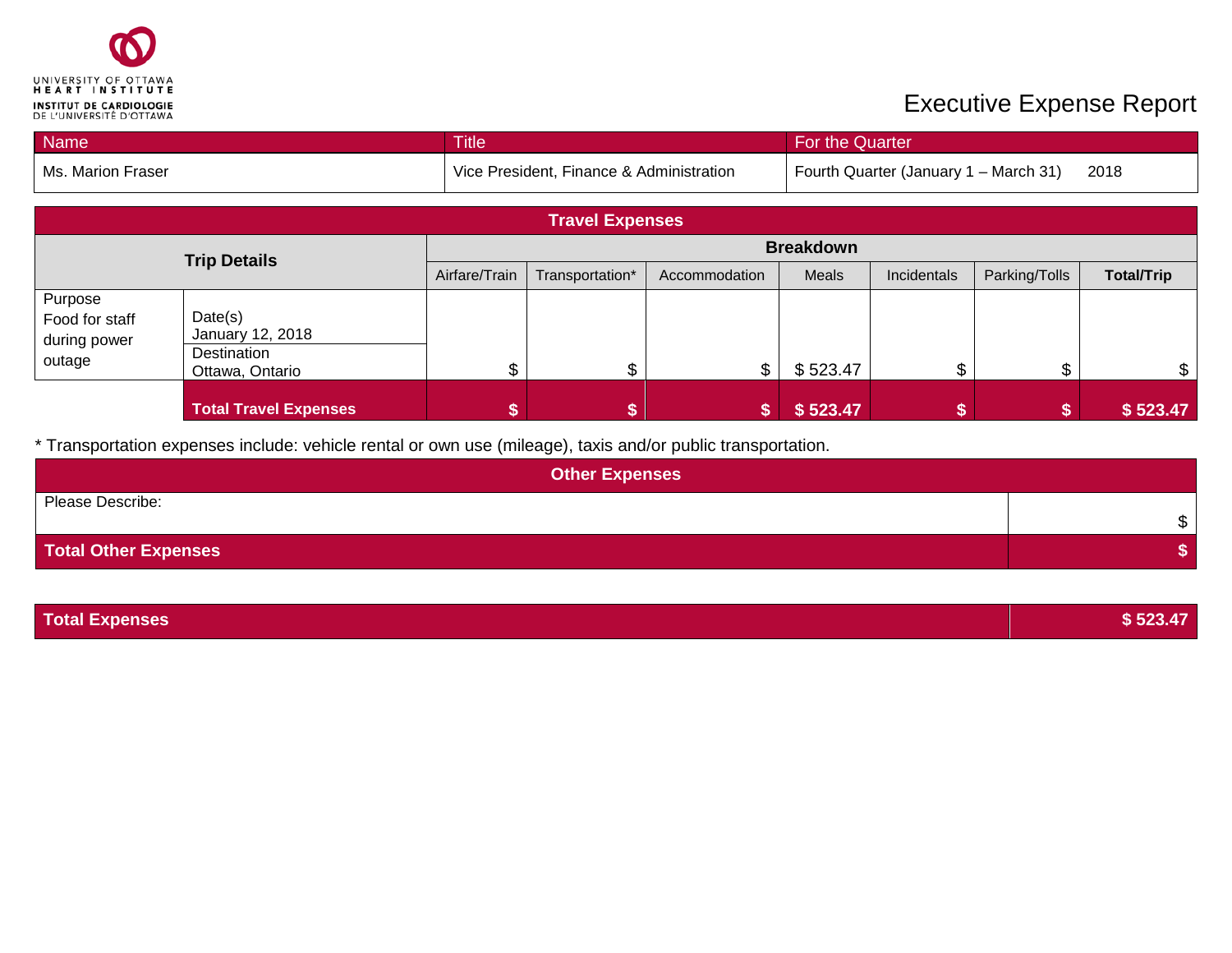

| <b>Name</b>             | <b>Title</b>                                | <b>For the Quarter</b>                        |
|-------------------------|---------------------------------------------|-----------------------------------------------|
| <b>Heather Sherrard</b> | Executive Vice President, Clinical Services | 2018<br>Fourth Quarter (January 1 – March 31) |

| <b>Travel Expenses</b>                           |                                 |                                                                                            |                  |  |                   |  |         |          |
|--------------------------------------------------|---------------------------------|--------------------------------------------------------------------------------------------|------------------|--|-------------------|--|---------|----------|
| <b>Trip Details</b>                              |                                 |                                                                                            | <b>Breakdown</b> |  |                   |  |         |          |
|                                                  |                                 | Airfare/Train<br>Parking/Tolls<br>Meals<br>Incidentals<br>Transportation*<br>Accommodation |                  |  | <b>Total/Trip</b> |  |         |          |
| Purpose<br>Meeting MOH<br><b>Cardiac Meeting</b> | Date(s)<br>January 30, 2018     |                                                                                            |                  |  |                   |  |         |          |
|                                                  | Destination<br>Toronto, Ontario | \$738.17                                                                                   | \$44.00          |  | æ                 |  | \$23.00 | \$805.17 |
|                                                  | <b>Total Travel Expenses</b>    | \$738.17                                                                                   | \$44.00          |  |                   |  | \$23.00 | \$805.17 |

| <b>Other Expenses</b>       |        |
|-----------------------------|--------|
| Please Describe:            |        |
| <b>Total Other Expenses</b> | \$0.00 |

| <b>Total Expenses</b> | \$805.17 |
|-----------------------|----------|
|-----------------------|----------|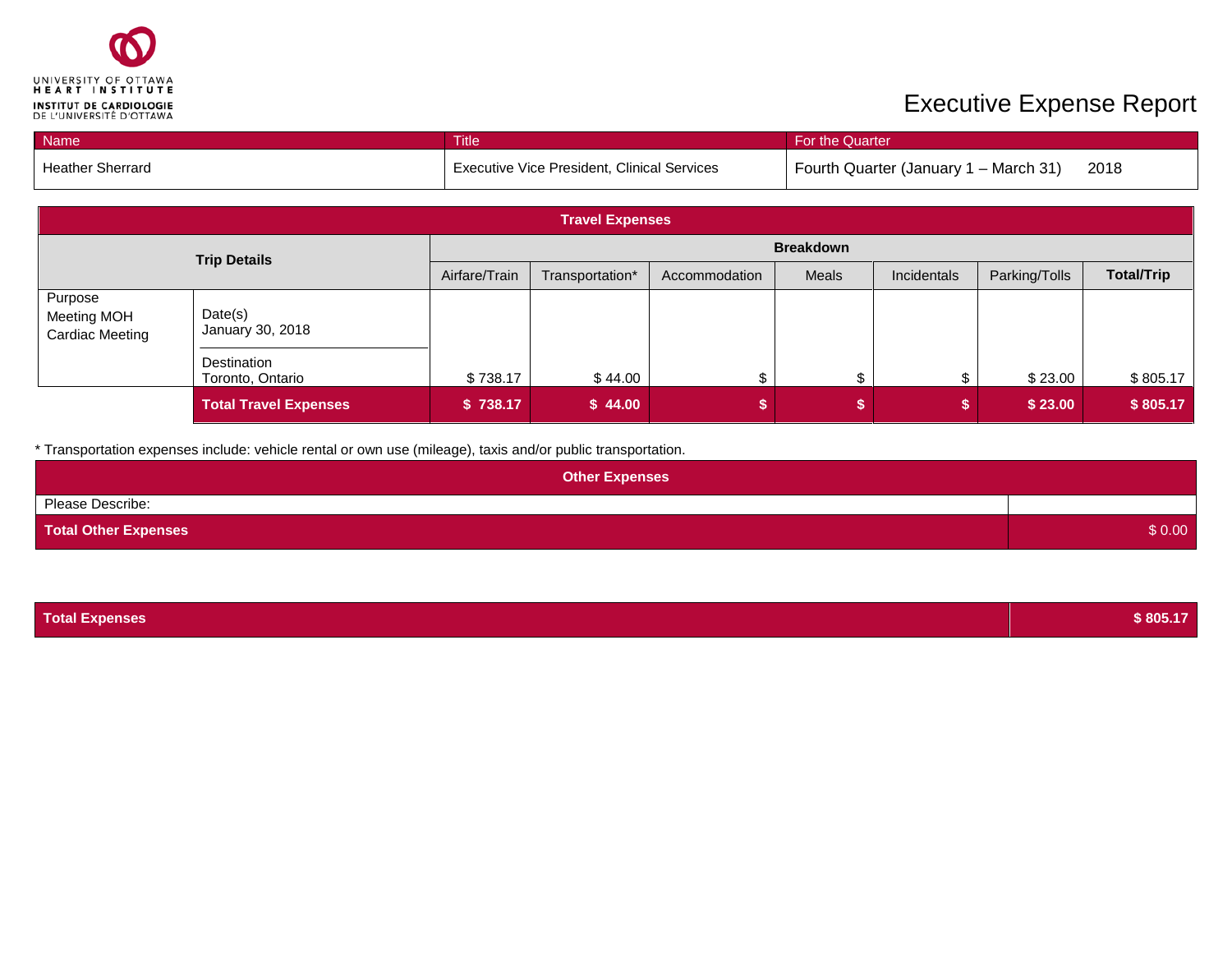

| <b>Name</b>   | <b>Title</b>                              | For the Quarter                               |  |  |
|---------------|-------------------------------------------|-----------------------------------------------|--|--|
| Ms. Hana Pika | Vice President, Chief Information Officer | 2018<br>Fourth Quarter (January 1 – March 31) |  |  |

| <b>Travel Expenses</b>                            |                                       |                  |                 |               |       |             |               |                   |
|---------------------------------------------------|---------------------------------------|------------------|-----------------|---------------|-------|-------------|---------------|-------------------|
| <b>Trip Details</b>                               |                                       | <b>Breakdown</b> |                 |               |       |             |               |                   |
|                                                   |                                       | Airfare/Train    | Transportation* | Accommodation | Meals | Incidentals | Parking/Tolls | <b>Total/Trip</b> |
| Purpose                                           | Date(s)                               |                  |                 |               |       |             |               |                   |
| Parking for EPIC<br><b>Committee Meetings</b>     | January 31 & February 1, 2018         |                  |                 |               |       |             |               |                   |
|                                                   | Destination<br>Ottawa, General Campus | \$.              | \$              | \$            | \$    |             | \$26.00       | \$26.00           |
| Purpose<br>Parking for EPIC<br>Meeting in Toronto | Date(s)<br>February 13, 2018          |                  |                 |               |       |             |               |                   |
|                                                   | Destination<br>Ottawa, Airport        | \$               | \$              | \$            | \$    | \$          | \$23.50       | \$23.50           |
|                                                   | <b>Total Travel Expenses</b>          | \$               | \$              | \$            | \$    | S           | \$49.50       | \$49.50           |

| <b>Other Expenses</b>       |        |
|-----------------------------|--------|
| Please Describe:            |        |
| <b>Total Other Expenses</b> | \$0.00 |

| <b>Total Expenses</b> | \$49.50 |
|-----------------------|---------|
|                       |         |